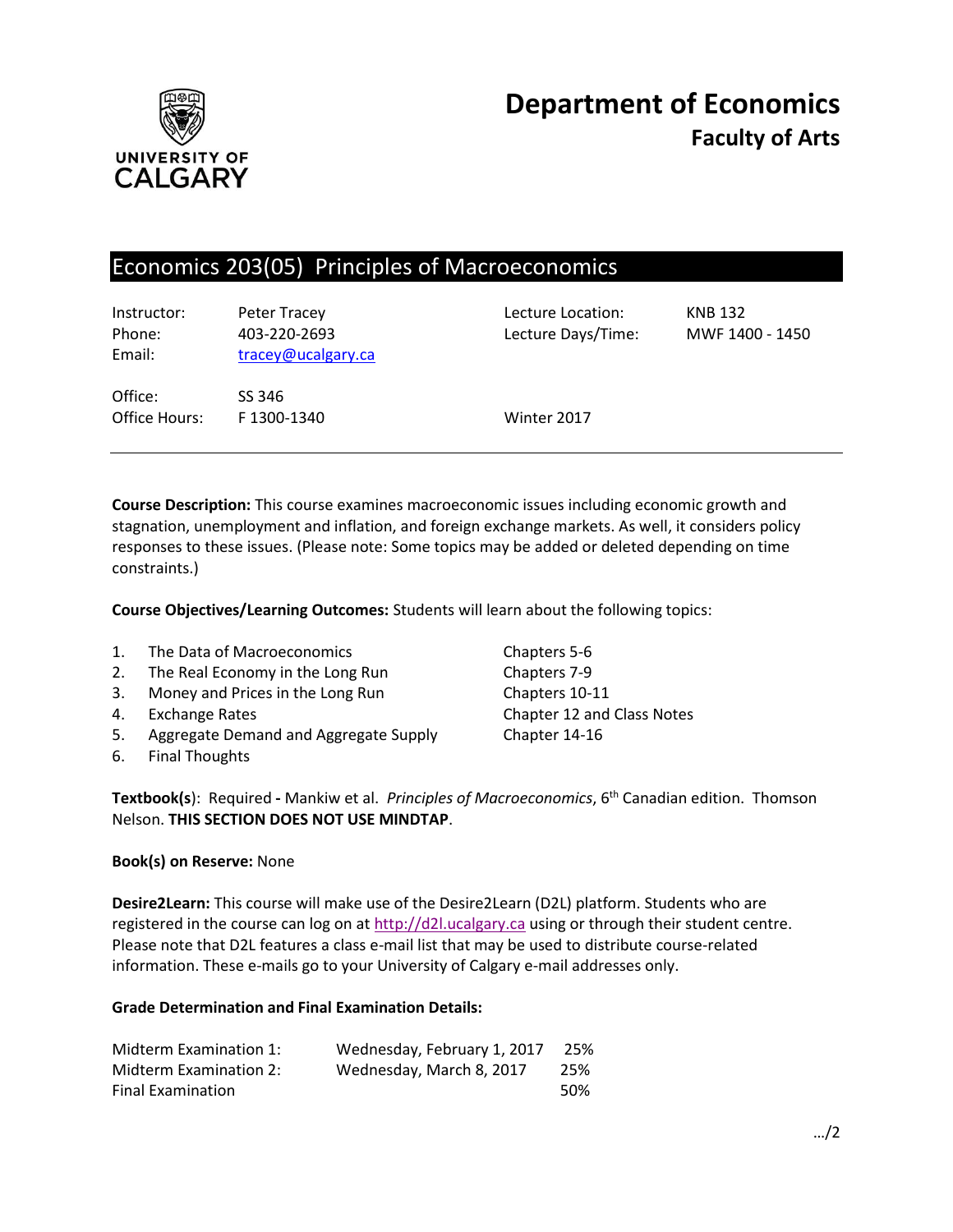| Grade        | Grade | Description                                                                                            | Grade | Grade       | Description                                                                                                                                                 |
|--------------|-------|--------------------------------------------------------------------------------------------------------|-------|-------------|-------------------------------------------------------------------------------------------------------------------------------------------------------------|
|              | Point |                                                                                                        |       | Point       |                                                                                                                                                             |
|              | Value |                                                                                                        |       | Value       |                                                                                                                                                             |
| A+           | 4.00  | Outstanding                                                                                            | $C+$  | 2.30        |                                                                                                                                                             |
| A            | 4.00  | Excellent-superior performance,<br>showing-comprehensive<br>understanding of subject matter            | C     | 2.00        | Satisfactory - basic understanding of<br>the subject matter                                                                                                 |
| A-           | 3.70  |                                                                                                        | $C-$  | 1.70        | Receipt of a grade point average of<br>1.70 may not be sufficient for<br>promotion or graduation. (See<br>individual undergraduate faculty<br>regulations.) |
| $B+$         | 3.30  |                                                                                                        | D+    | 1.00        |                                                                                                                                                             |
| <sub>B</sub> | 3.00  | Good - clearly above average<br>performance with knowledge of<br>subject matter generally<br>complete. | D     | 1.00        | Minimal pass - marginal<br>performance; generally insufficient<br>preparation for subsequent courses<br>in the same subject.                                |
| $B -$        | 2.70  |                                                                                                        | F     | $\Omega$    | Fail - unsatisfactory performance or<br>failure to meet course requirements                                                                                 |
|              |       |                                                                                                        |       | $\mathbf 0$ | Incomplete - unsatisfactory (effective<br>January 2007)                                                                                                     |

Department of Economics Criteria for Letter Grades. Economics professors use the following criteria when assigning letter grades:

# **Grading Scale**

| A+ | $97 - 100$ | B    | 79 - 83   | $C-$ | $60 - 65$ |
|----|------------|------|-----------|------|-----------|
| А  | $92 - 96$  | В-   | 76 - 78   | D+   | $55 - 59$ |
| A- | $89 - 91$  | $C+$ | $73 - 75$ |      | $50 - 54$ |
| B+ | 84 - 88    |      | $66 - 72$ |      | $0 - 49$  |

Tests and final exams are marked on a numerical (percentage) basis, then converted to letter grades. The course grade is then calculated using the weights indicated above.

A passing grade on any particular component of the course is not required for a student to pass the course as a whole.

There will be a Registrar scheduled final examination, held in a classroom. It will last for 2 hours. Nonprogrammable calculators WILL be allowed during the writing of the test and the final examination.

Tests and exams **Will** contain multiple choice questions.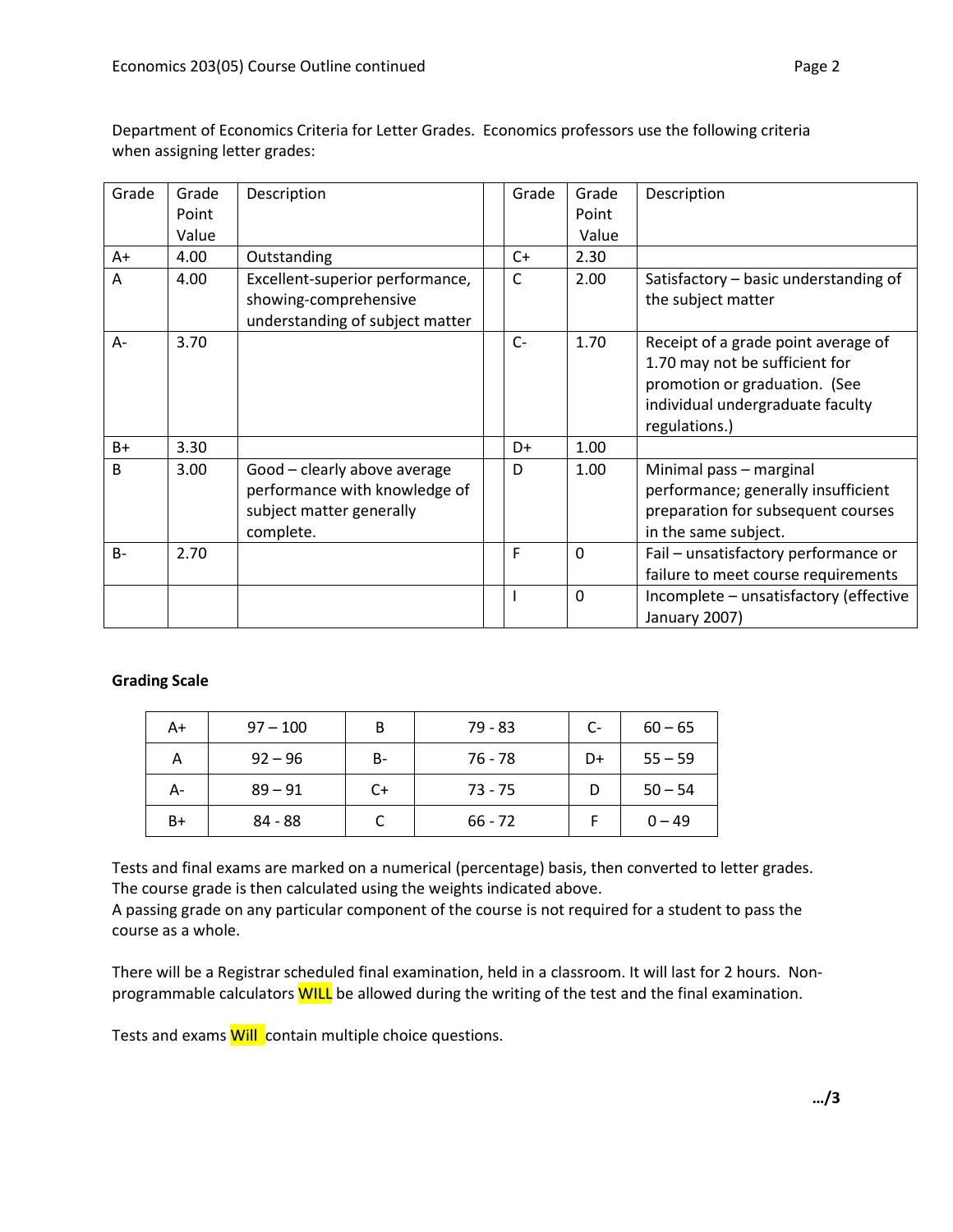#### **Reappraisal of Grades**

## **For reappraisal of graded term work, see Calendar I.2 <http://www.ucalgary.ca/pubs/calendar/current/i-2.html>**

# **For reappraisal of final grade, see Calendar I.3**

**<http://www.ucalgary.ca/pubs/calendar/current/i-3.html>**

A student who feels that a piece of graded term work (e.g., term paper, essay, test) has been unfairly graded, may have the work re-graded as follows. The student shall discuss the work with the instructor within 7 days of being notified about the mark or of the item's return to the class; no reappraisal of term work is permitted after the 7 days. If not satisfied, the student shall immediately take the matter to the Head of the department offering the course, who will arrange for a reassessment of the work within the next 7 days. The reappraisal of term work may cause the grade to be raised, lowered, or to remain the same. If the student is not satisfied with the decision and wishes to appeal, the student shall address a letter of appeal to the Dean of the faculty offering the course within 7 days of the unfavourable decision. In the letter, the student must clearly and fully state the decision being appealed, the grounds for appeal, and the remedies being sought, along with any special circumstances that warrant an appeal of the reappraisal. The student should include as much written documentation as possible.

#### **Plagiarism and Other Academic Misconduct**

Intellectual honesty is the cornerstone of the development and acquisition of knowledge and requires that the contribution of others be acknowledged. Consequently, plagiarism or cheating on any assignment is regarded as an extremely serious academic offense. Plagiarism involves submitting or presenting work in a course as if it were the student's own work done expressly for that particular course when, in fact, it is not. Students should examine sections of the University Calendar that present a Statement of Intellectual Honesty and definitions and penalties associated with Plagiarism/Cheating/Other Academic Misconduct, <http://www.ucalgary.ca/pubs/calendar/current/k-2.html>

#### **Academic Accommodation**

Students seeking an accommodation based on disability or medical concerns should contact Student Accessibility Services; SAS will process the request and issue letters of accommodation to instructors. For additional information on support services and accommodations for students with disabilities Visit [www.ucalgary.ca/access/.](http://www.ucalgary.ca/access/)

Students who require an accommodation in relation to their coursework based on a protected ground other than disability should communicate this need in writing to their Instructor. The full policy on Student Accommodations is available at [http://www.ucalgary.ca/policies/files/policies/student](http://www.ucalgary.ca/policies/files/policies/student-accommodation-policy.pdf)[accommodation-policy.pdf](http://www.ucalgary.ca/policies/files/policies/student-accommodation-policy.pdf)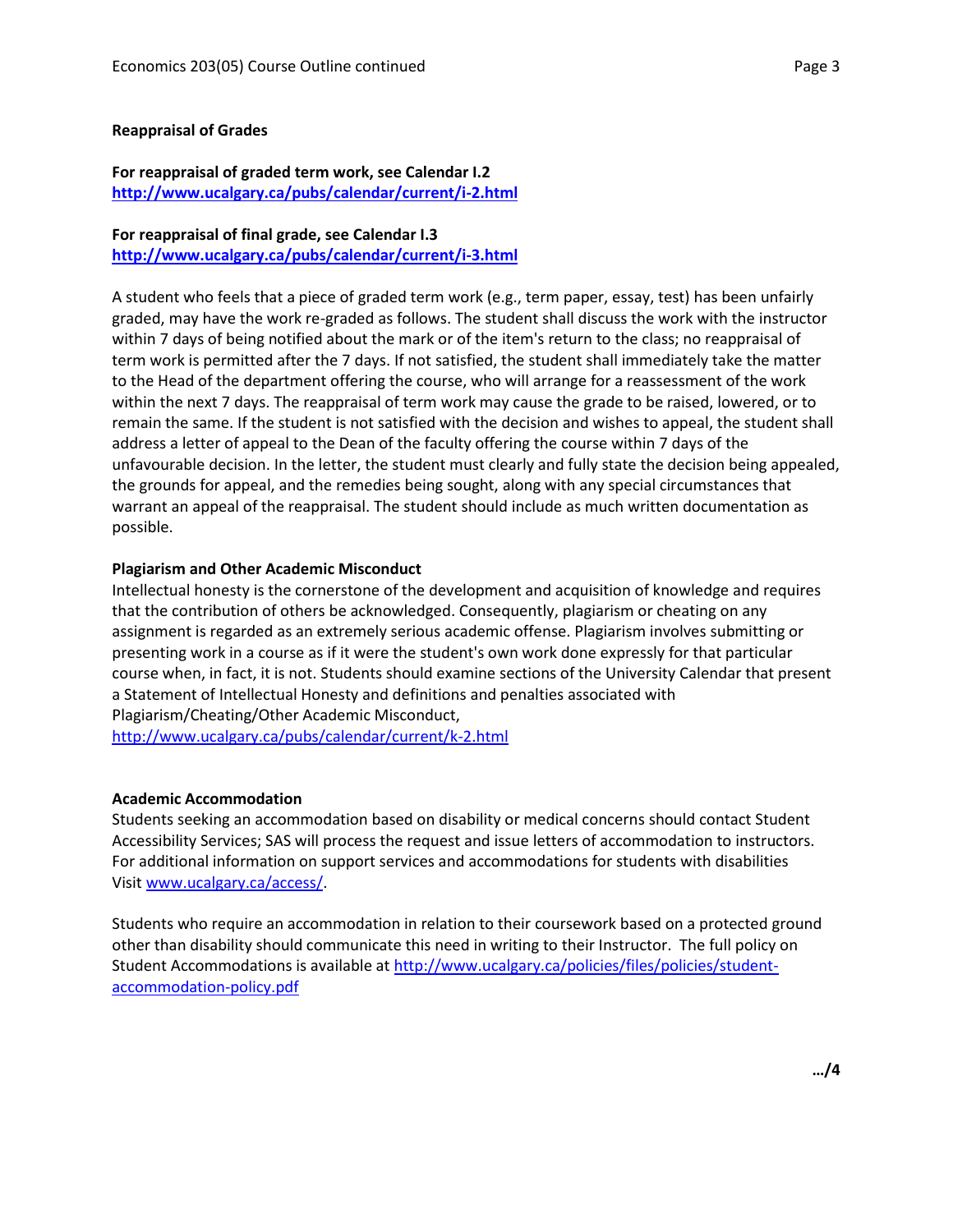## **Absence from a Quiz/Test/Exam**

THERE WILL BE NO MAKEUP OR DEFERRED QUIZZES/TESTS/EXAMS under any circumstances, nor may the quizzes/tests/exams be written early. Students unable to write the quizzes/tests/exams because of documented illness, family emergency, religious observance, or university-sanctioned event will have the weight shifted to the final examination; otherwise a grade of zero will be assigned. If a student cannot write their final exam on the date assigned by the Registrar's Office, they need to apply for a deferred exam [www.ucalgary.ca/registrar/exams/deferred\\_final](http://www.ucalgary.ca/registrar/exams/deferred_final) Under no circumstance will this be accommodated by the department.

## **Notes:**

- 1. Students should be aware of the academic regulations outlined in The University of Calgary Calendar.
- 2. Examinations will not be given prior to the scheduled date.
- 3 **Students will not be given extra time to complete the midterm exams and the final exam.**
- 4. **The classroom is a No-cell-phone-zone. The use of cell phones for any purpose in class is prohibited. Computers may only be used for note-taking purposes.**
- 5. Students will be responsible for all material covered in class and in the textbook, unless the instructor states otherwise.
- 6. Please note that the following types of emails will receive no response: emails not addressed to anyone in particular; emails where the recipient's name is not spelled correctly; anonymous emails; emails which do not specify the course and section in which you are registered; and, emails involving questions that are specifically addressed on the course outline.

## **Important Dates**

Please check:<http://www.ucalgary.ca/pubs/calendar/current/academic-schedule.html>

Students' Union Vice-President Academic: Phone: 403-220-3911 E-mai[l suvpaca@ucalgary.ca](mailto:subpaca@ucalgary.ca)

Students' Union Faculty Representative (Arts) Phone: 403-220-3913 Office: MSC 251 E-mai[l arts1@su.ucalgary.ca](mailto:arts1@su.ucalgary.ca) [arts2@su.ucalgary.ca,](mailto:arts2@su.ucalgary.ca) [arts3@su.ucalgary.ca,](mailto:arts3@su.ucalgary.ca) [arts4@su.ucalgary.ca](mailto:arts4@su.ucalgary.ca)